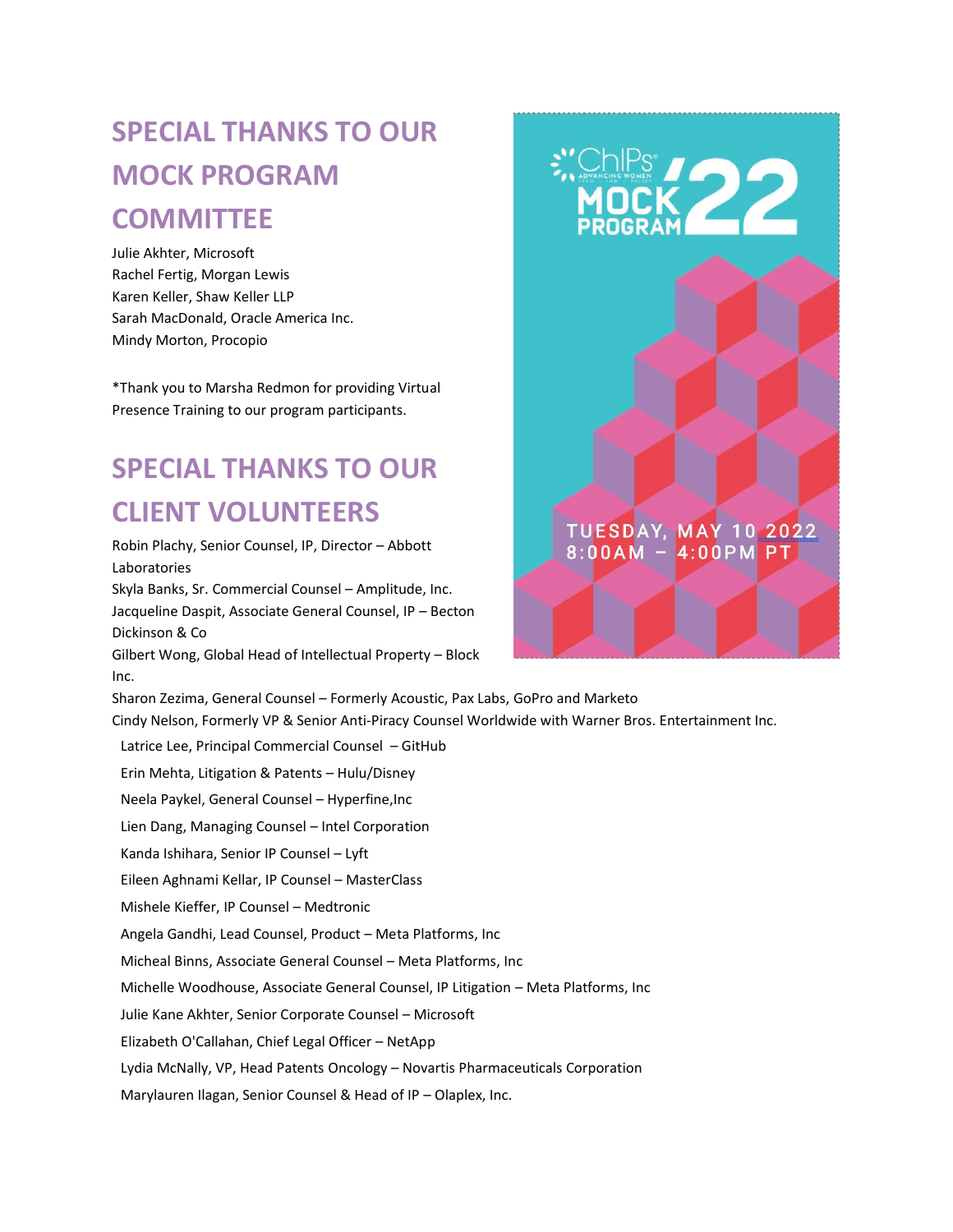Gael Tisack, Vice President and Global Head of Intellectual Property – Olympus Corporation EunHae Park, Managing Counsel – Oracle America, Inc. Nargues Eder, Litigation Counsel – Oracle America, Inc. Peggy Bruggman, Vice President, Associate General Counsel, Litigation – Oracle America, Inc. Sarah MacDonald, Senior Corporate Counsel, Litigation – Oracle America, Inc. Silvia Pacia, Senior Corporate Counsel – Oracle America, Inc. Todd Adler, Managing Counsel – Oracle America, Inc. George Simion, Associate General Counsel, Sr. Director of IP – Palo Alto Networks Catherine Maresh, Principal – Presidio IP & Tech Law Guinevere Jobson, Deputy General Counsel – Quantcast Stephanie Toyos, Senior Counsel – Reef Technology Inc Lisa Mandrusiak, Director, Intellectual Property – Roku Cyndi Wheeler, Senior Director, IP – Salesforce Emilie Lavirotte, Senior Foreign & IP Consultant – Sephora USA Inc Helen Wu, Director, Marketing and Advertising Counsel – Sony Interactive Entertainment Jana MacDougall, Director, Legal & Business Affairs – Sony Interactive Entertainment Stephanie Burns, SVP Legal & General Counsel – Sony Interactive Entertainment Bhaveeni Parmar, General Counsel – SweetRush, Inc. Melissa Jobe, Director, Corporate Intellectual Property – T-Mobile Kelly Chen, Managing Counsel, Business Litigation – Toyota Motor North America, Inc. Alyssa Holtslander, Senior Patent Counsel – Unified Patents Ann LaFeir, Senior IP Counsel – USAA Danielle Coleman, Director & Assistant General Counsel - Global Litigation – VMware, Inc.

\*Some volunteers chose not to be listed.

## **SPECIAL THANKS TO OUR MOCK TEAMS & PARTICIPANTS**

Amara Osisioma, Baker Botts LLP Amy Song, Baker Botts LLP Amy Bergeron, Baker Botts LLP Eileen Hyde, Baker Botts LLP Megan LaDriere White, Baker Botts LLP Divya Kannegenti, Blank Rome Fatema Ghasletwala, Blank Rome Jillian Taylor, Blank Rome Katherine Franco, Blank Rome Lisa Spaniel, Blank Rome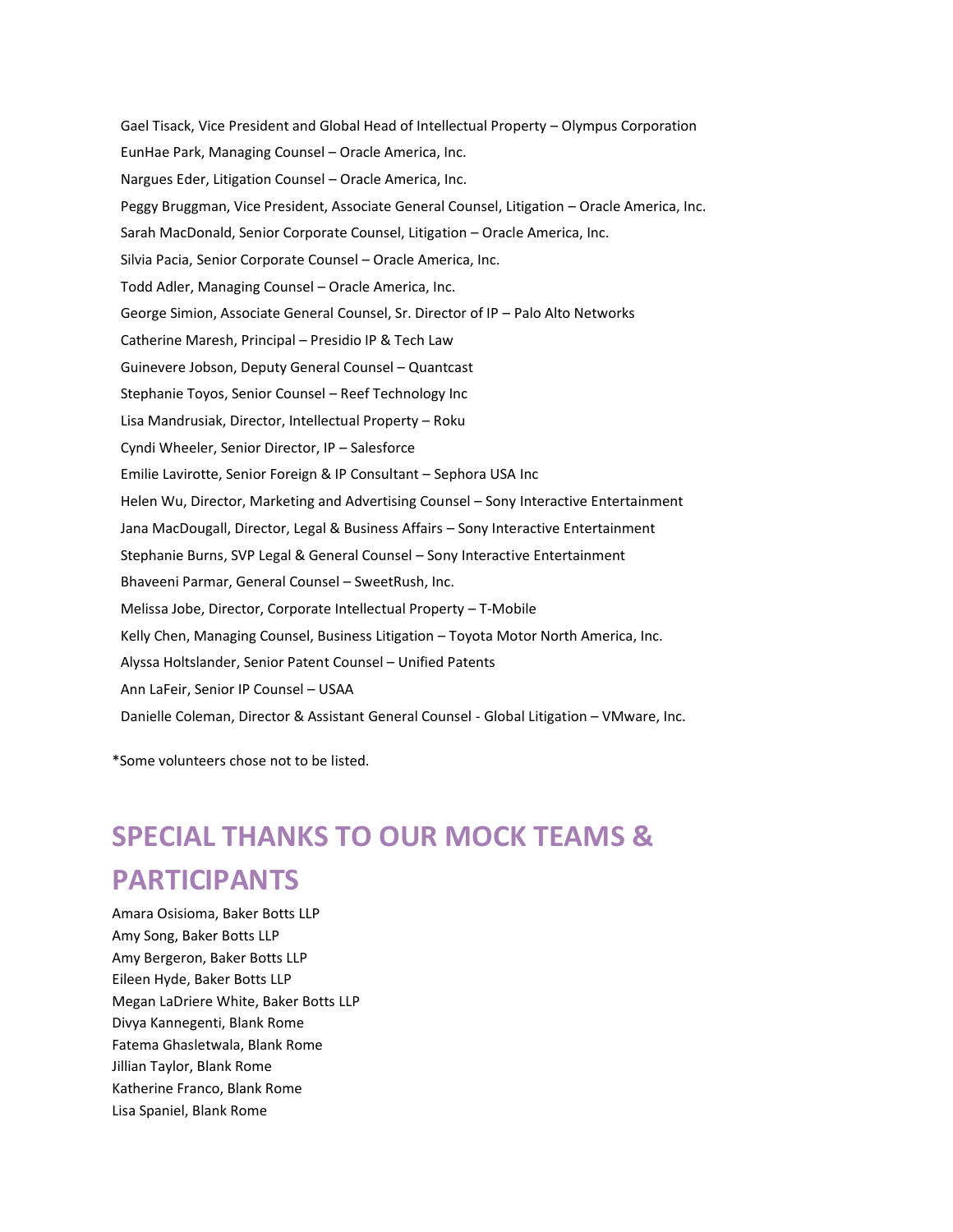Emma Warren, Cleary Gottlieb Eunice Park, Cleary Gottlieb Isabel Tuz, Cleary Gottlieb Leah Brannon, Cleary Gottlieb Vanessa Marton, Cleary Gottlieb Anna Casey, Gibson, Dunn & Crutcher Emily Whitcher, Gibson, Dunn & Crutcher Kim Do, Gibson, Dunn & Crutcher Jennifer Rh, Gibson, Dunn & Crutcher Prachi Mistry, Gibson, Dunn & Crutcher Ashley Ross, Kirkland & Ellis Diva Hollis, Kirkland & Ellis Jeanna Wacker, Kirkland & Ellis Tasha Gerasimow, Kirkland & Ellis Tera Stone, Kirkland & Ellis Alexandra Easley, McKool Smith Christina Ondrick, McKool Smith Eliza Beeney, McKool Smith Kaitlyn Dawson, McKool Smith Veronica Manning, McKool Smith Candace Polster, Morgan, Lewis & Bockius LLP Kandis Gibson, Morgan, Lewis & Bockius LLP Lindsey Shinn, Morgan, Lewis & Bockius LLP Monica Chang, Morgan, Lewis & Bockius LLP Shon Lo, Morgan, Lewis & Bockius LLP Aya Eguchi, Morrison & Foerster Berkeley Fife, Morrison & Foerster Rose Lee, Morrison & Foerster Stella Mao, Morrison & Foerster Wendy Ray, Morrison & Foerster Hannah Ji-Otto, Polsinelli PC Joanna Chen, Polsinelli PC Laila Wolfgram, Polsinelli PC Melenie Van, Polsinelli PC Tam Thanh Pham, Polsinelli PC Ameera Haider, Quarles & Brady LLP Lauren McComis, Quarles & Brady LLP Li Zhu, Quarles & Brady LLP Lori Meddings, Quarles & Brady LLP Megan Peccarelli, Quarles & Brady LLP Chinelo Ikem, Reed Smith LLP Emma Short, Reed Smith LLP Eryn Terry, Reed Smith LLP Katherine Basile, Reed Smith LLP Nina Borders, Reed Smith LLP Calida Taylor, Sheppard Mullin